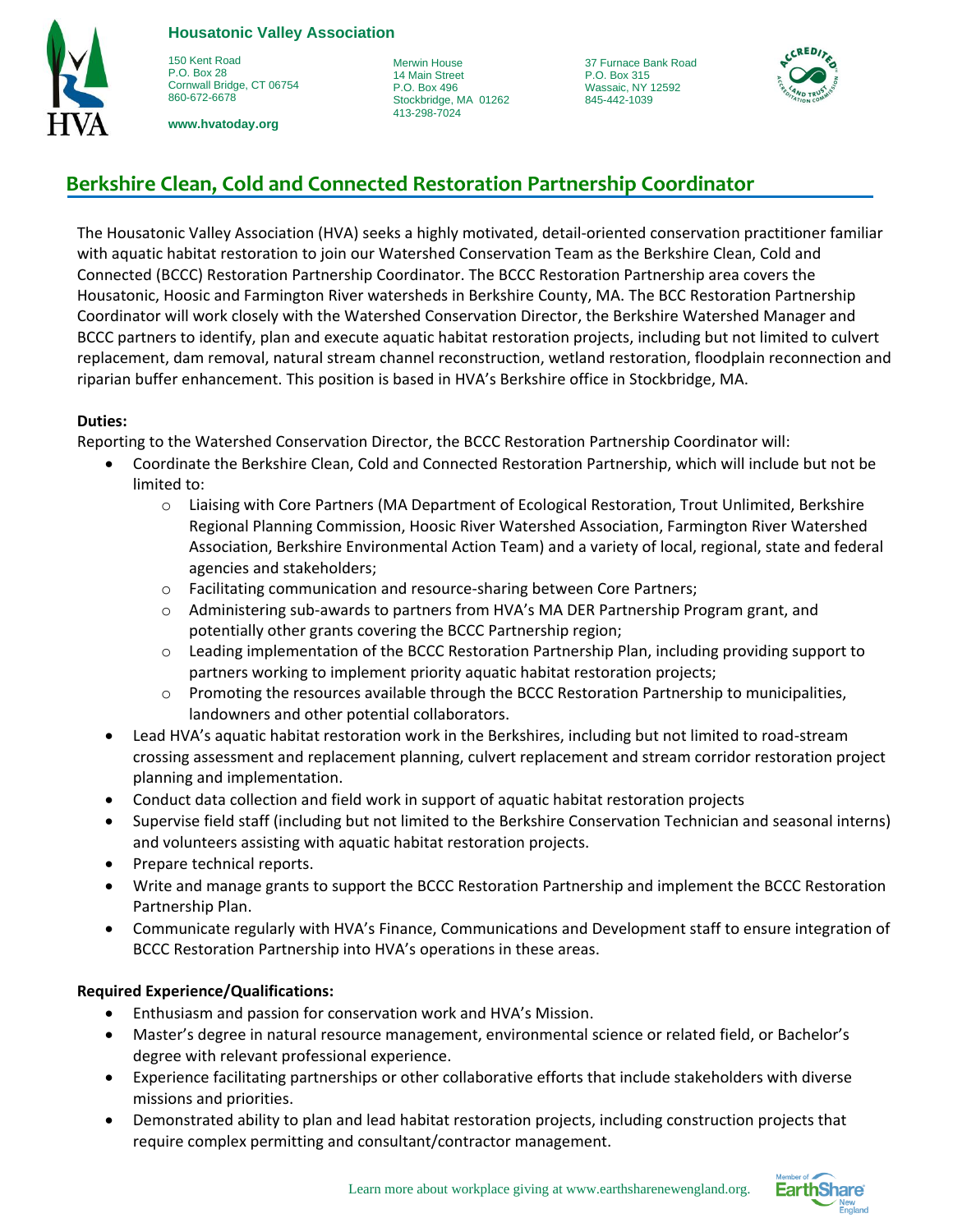- Excellent written and verbal communication skills.
- Ability to work outside for extended periods of time under inclement conditions.
- Ability to balance multiple projects concurrently to ensure quality, performance, and consistency with established schedules and deadlines.
- Access to a reliable personal vehicle. HVA provides mileage reimbursement but does not provide work vehicles for staff.

#### **Desired Qualifications:**

- Proficiency with ArcGIS.
- Proficiency with AutoCAD.
- Experience with rod-and-level surveying.
- Restoration project design experience.
- Familiarity with regulatory environment in Berkshire County related to aquatic habitat restoration projects, particularly in-stream work and culvert replacement.
- Understanding of surface water hydrology and fluvial geomorphology.
- Familiarity with the ecological communities of the Berkshires.
- Experience working with municipal government and/or landowners to implement conservation projects.

#### **Professional Development:**

The BCCC Restoration Partnership Coordinator will have access to a variety of professional development opportunities through MA DER, HVA and BCCC Core Partners. We encourage applications from individuals who do not have the skills listed above but are eager to acquire them.

#### **Time and Compensation:**

- This position is full-time (40 hours/week). Occasional weekend work is required.
- HVA offers a comprehensive benefits package including health care, paid time off, and 403b retirement plan with up to 5% match for employee contributions.
- Salary range \$55,000 \$65,000 commensurate with experience.

#### **To Apply:**

Applicants should submit the following as a single .pdf or .doc file:

- 1. **COVER LETTER** explaining your interest and qualifications
- 2. **RESUME/CV**
- 3. **THREE PROFESSIONAL REFERENCES**
- 4. **EXAMPLES OF PAST PROJECTS** relevant to the duties of the BCCC Restoration Partnership Coordinator (please limit to 1-2 pages/project, max of three projects)

Materials should be emailed to Mike Jastremski, Watershed Conservation Director: [mj.hva@outlook.com.](mailto:mj.hva@outlook.com) Please include your name and "Restoration Partnership Coordinator Position" in the subject line. Position will remain open until filled; preference will be given to candidates who apply by February 28th.

#### **About the BCCC Restoration Partnership:**

The Berkshire Clean, Cold, and Connected Restoration Partnership is a collaboration between Berkshire County restoration practitioners, local and regional stakeholders and the Massachusetts Department of Ecological Restoration to build regional capacity to plan and implement critical ecological restoration projects. The work of the BCCC Restoration Partnership is meant to restore degraded aquatic ecosystems and increase climate change resiliency across its 766 square mile Partnership Region in Berkshire County, including the Hoosic, Housatonic and Farmington River watersheds.